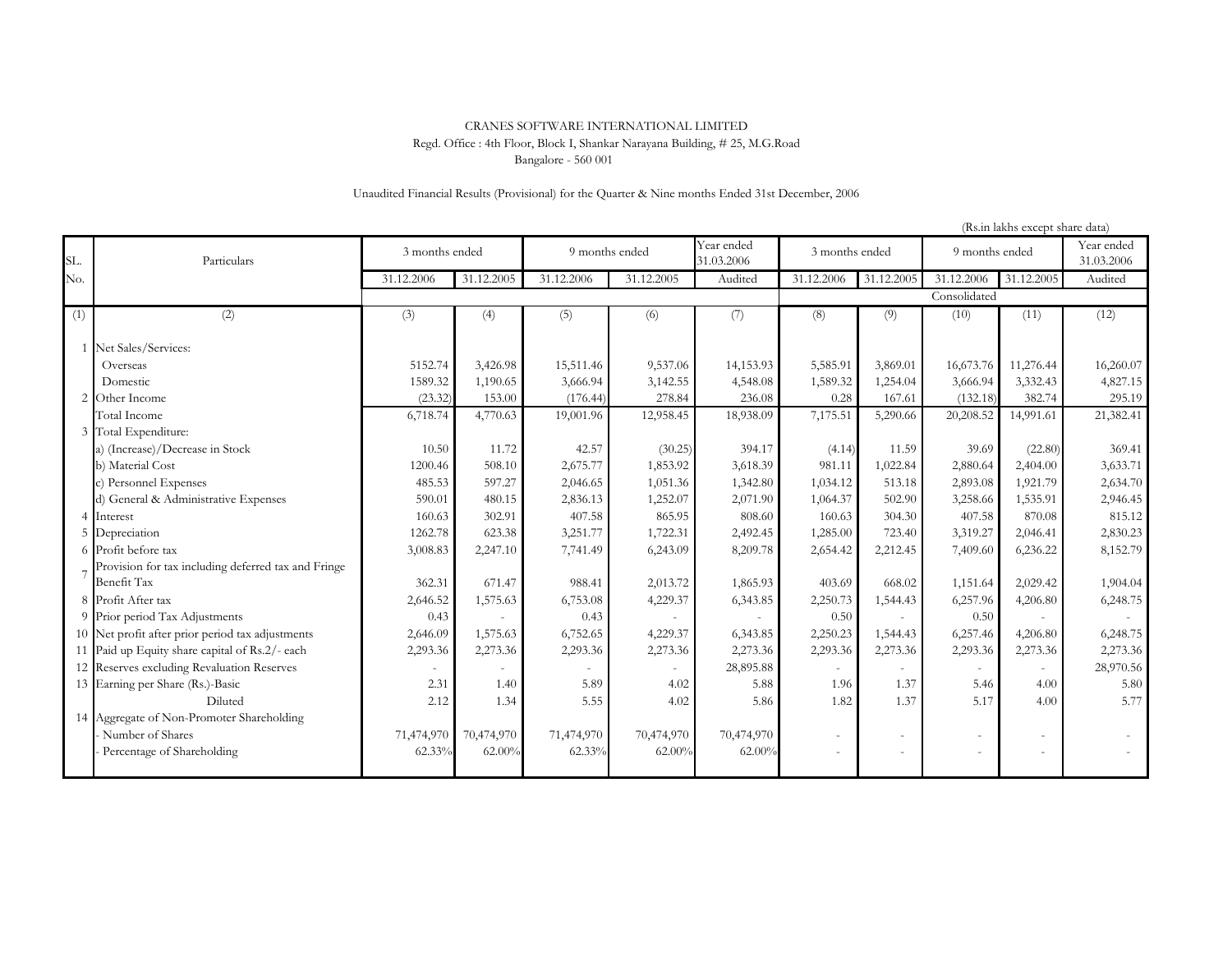## **CRANES SOFTWARE INTERNATIONAL LIMITEDSegment-wise Revenue, Results & Capital Employed**

|        |                                                              |            |            |                    |                    |            |            |             |                    |                    | (Rs.in lakhs |
|--------|--------------------------------------------------------------|------------|------------|--------------------|--------------------|------------|------------|-------------|--------------------|--------------------|--------------|
|        |                                                              |            |            |                    |                    |            |            |             | Consolidated       |                    |              |
|        |                                                              | Quarter    | Quarter    | <b>Nine Months</b> | <b>Nine Months</b> | Year       | Quarter    | Quarter     | <b>Nine Months</b> | <b>Nine Months</b> | Year         |
| SI.No. | <b>Particulars</b>                                           | ended      | ended      | ended              | ended              | ended      | ended      | ended       | ended              | ended              | ended        |
|        |                                                              | 31.12.2006 | 31.12.2005 | 31.12.2006         | 31.12.2005         | 31.03.2006 | 31.12.2006 | 31.12.2005  | 31.12.2006         | 31.12.2005         | 31.03.2006   |
|        |                                                              |            |            | (Unaudited)        |                    | (Audited)  |            | (Unaudited) |                    |                    | (Audited)    |
|        |                                                              |            |            |                    |                    |            |            |             |                    |                    |              |
|        | 1 Segment Revenue:                                           |            |            |                    |                    |            |            |             |                    |                    |              |
|        | a) International                                             | 5,152.74   | 3,426.98   | 15,511.46          | 9,537.06           | 14,153.93  | 5,585.91   | 3,869.01    | 16,673.76          | 11,276.44          | 16,260.07    |
|        | b) Domestic                                                  | 1,589.32   | 1,190.65   | 3,666.94           | 3,142.55           | 4,548.08   | 1,589.32   | 1,254.04    | 3,666.94           | 3,332.43           | 4,827.15     |
|        | Total                                                        | 6,742.06   | 4,617.63   | 19,178.40          | 12,679.61          | 18,702.01  | 7,175.23   | 5,123.05    | 20,340.70          | 14,608.87          | 21,087.22    |
|        | Less : Inter segment Revenue                                 |            |            |                    |                    |            |            |             |                    |                    |              |
|        | <b>Net Sales</b>                                             | 6,742.06   | 4,617.63   | 19,178.40          | 12,679.61          | 18,702.01  | 7,175.23   | 5,123.05    | 20,340.70          | 14,608.87          | 21,087.22    |
|        | Add: Other unallocable Income                                | (23.32)    | 153.00     | (176.44)           | 278.84             | 236.08     | 0.28       | 167.61      | (132.18)           | 382.74             | 295.19       |
|        | <b>Total Income</b>                                          | 6,718.74   | 4,770.63   | 19.001.96          | 12,958.45          | 18,938.09  | 7,175.51   | 5,290.66    | 20,208.52          | 14,991.61          | 21,382.41    |
|        | 2 Segment Results                                            |            |            |                    |                    |            |            |             |                    |                    |              |
|        | (Profit(+)/Loss(-) before tax and interest from each segment |            |            |                    |                    |            |            |             |                    |                    |              |
|        | a) International                                             | 2,847.32   | 2,309.28   | 7,468.44           | 6,672.27           | 8,358.88   | 2,492.91   | 2,276.02    | 7,136.55           | 6,669.53           | 8,305.20     |
|        | b) Domestic                                                  | 322.14     | 240.73     | 680.63             | 436.77             | 659.50     | 322.14     | 240.73      | 680.63             | 436.77             | 662.71       |
|        | Total                                                        | 3,169.46   | 2,550.01   | 8,149.07           | 7,109.04           | 9,018.38   | 2,815.05   | 2,516.75    | 7,817.18           | 7,106.30           | 8,967.91     |
|        | Less : i) Interest                                           | 160.63     | 302.91     | 407.58             | 865.95             | 808.60     | 160.63     | 304.30      | 407.58             | 870.08             | 815.12       |
|        | ii) Other unallocable expenditure net off                    |            |            |                    |                    |            |            |             |                    |                    |              |
|        | unallocable income                                           |            |            |                    |                    |            |            |             |                    |                    |              |
|        | <b>Total Profit Before Tax</b>                               | 3,008.83   | 2,247.10   | 7,741.49           | 6,243.09           | 8,209.78   | 2,654.42   | 2,212.45    | 7,409.60           | 6,236.22           | 8,152.79     |
|        |                                                              |            |            |                    |                    |            |            |             |                    |                    |              |
|        | 3 Capital Employed (Segment assets-Segment Liabilities)      |            |            |                    |                    |            |            |             |                    |                    |              |
|        | a) International                                             | 52,450.52  | 25,276.34  | 52,450.52          | 25,276.34          | 49,582.17  | 57,161.02  | 26,530.34   | 57,161.02          | 26,530.34          | 51,347.05    |
|        | b) Domestic                                                  | 10,971.15  | 8,781.86   | 10,971.15          | 8,781.86           | 9,971.70   | 10,982.65  | 8,926.86    | 10,982.65          | 8,926.86           | 10,847.51    |
|        | <b>Total</b>                                                 | 63,421.67  | 34,058.20  | 63,421.67          | 34,058.20          | 59,553.87  | 68,143.67  | 35,457.20   | 68,143.67          | 35,457.20          | 62,194.56    |
|        |                                                              |            |            |                    |                    |            |            |             |                    |                    |              |
|        |                                                              |            |            |                    |                    |            |            |             |                    |                    |              |

(Rs.in lakhs)